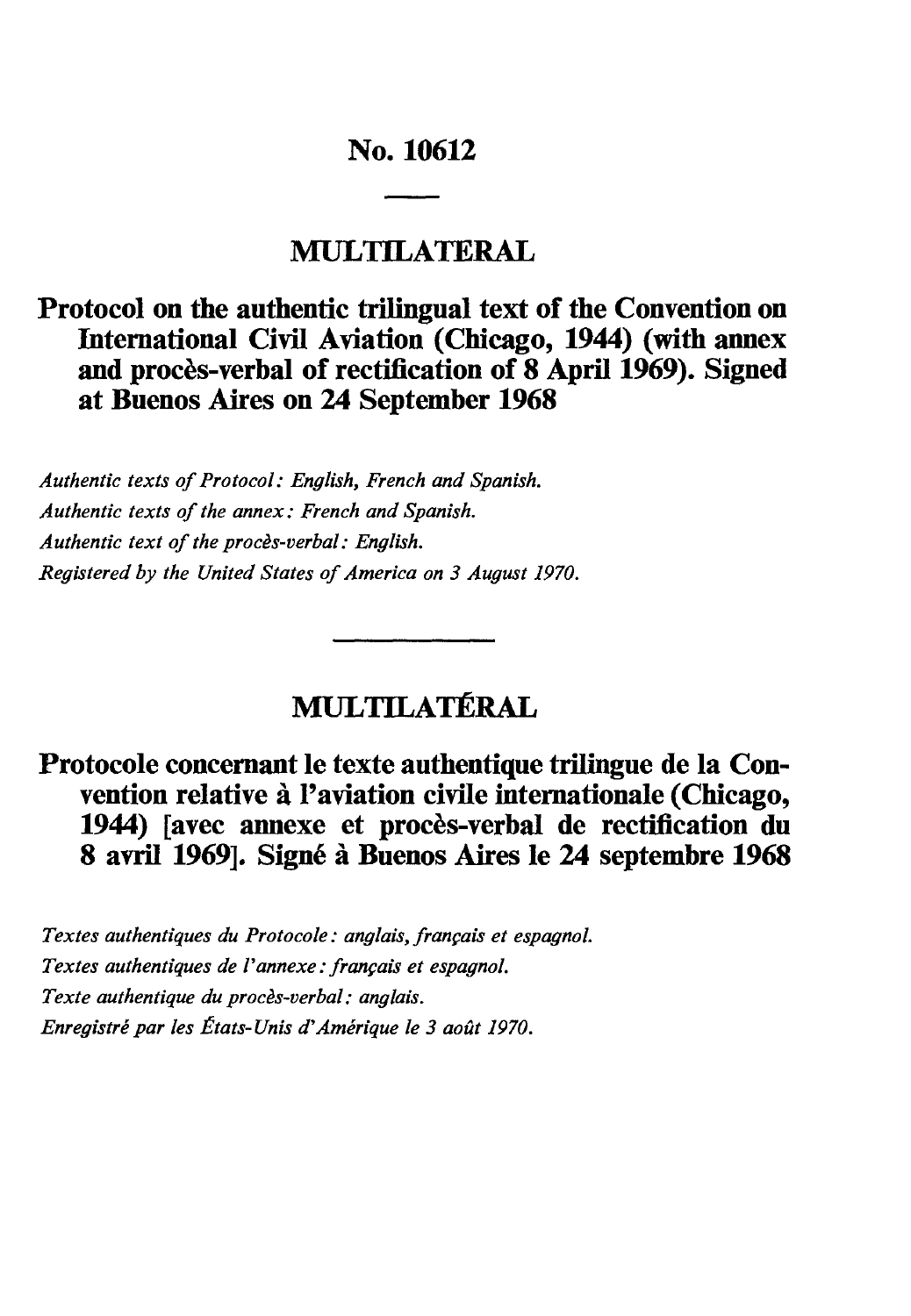## PROTOCOL<sup>1</sup> ON THE AUTHENTIC TRILINGUAL TEXT<br>OF THE CONVENTION ON INTERNATIONAL CIVIL OF THE CONVENTION ON INTERNATIONAL AVIATION (CHICAGO, 1944) <sup>2</sup>

The undersigned Governments

CONSIDERING that the last paragraph of the Convention on International Civil Aviation, 2 hereinafter called "the Convention", provides that a text of the Convention, drawn up in the English, French and Spanish languages, each of which shall be of equal authenticity, shall be open for signature;

<sup>1</sup> In accordance with article IV (1) the Protocol came into force on 24 October 1968 for the following States, i.e. on the thirtieth day after 12 of them had signed it without reservation as to acceptance (signatures were affixed on 24 September 1968 unless otherwise indicated) :

| Argentina             | Norway            | Spain                    |
|-----------------------|-------------------|--------------------------|
| <b>Brazil</b>         | Pakistan          | Sweden                   |
| Chile                 | Poland            | Svria                    |
| Czechoslovakia        | Portugal          | United States of America |
| Denmark               | Republic of Korea | $(17$ October 1968)      |
| Ecuador               | Rwanda            | Yugoslavia               |
| $(27$ September 1968) | South Africa      |                          |

Subsequently, the Protocol came into force for the following States which had signed it without reservation as to acceptance (s), deposited an instrument of acceptance *(A)* in accordance with article III (1), or whose adherence to the Convention constituted acceptance of the Protocol *(A\*),* in accor dance with articles IV (2) and V:

| Date of definitive signature,<br>acceptance or adherence<br><b>State</b>                                                                                                                                                                     |                                   | State            | Date of definitive signature,<br>acceptance or adherence                                                                                                                                                                                                                                                                                                                                                                                                                                                                 |                       |           |
|----------------------------------------------------------------------------------------------------------------------------------------------------------------------------------------------------------------------------------------------|-----------------------------------|------------------|--------------------------------------------------------------------------------------------------------------------------------------------------------------------------------------------------------------------------------------------------------------------------------------------------------------------------------------------------------------------------------------------------------------------------------------------------------------------------------------------------------------------------|-----------------------|-----------|
| Australia                                                                                                                                                                                                                                    | $\ldots$ 12 February              | 1969 s           | Mali<br>$\mathbf{1} \times \mathbf{1} \times \mathbf{1} \times \mathbf{1} \times \mathbf{1} \times \mathbf{1} \times \mathbf{1} \times \mathbf{1} \times \mathbf{1} \times \mathbf{1} \times \mathbf{1} \times \mathbf{1} \times \mathbf{1} \times \mathbf{1} \times \mathbf{1} \times \mathbf{1} \times \mathbf{1} \times \mathbf{1} \times \mathbf{1} \times \mathbf{1} \times \mathbf{1} \times \mathbf{1} \times \mathbf{1} \times \mathbf{1} \times \mathbf{1} \times \mathbf{1} \times \mathbf{1} \times \mathbf{$ | $27$ May              | 1969 A    |
| Belgium<br>.                                                                                                                                                                                                                                 | 2 July                            | 1969 A           | <b>Mauritius</b><br>$\cdots$                                                                                                                                                                                                                                                                                                                                                                                                                                                                                             | 1 March               | $1970 A*$ |
| Bulgaria<br><b><i>Contractor Committee Committee States</i></b>                                                                                                                                                                              | 5 January                         | 1970 A           | Mexico<br>$\mathbf{r}$ . The set of the set of the set of the set of the set of the set of the set of the set of the set of the set of the set of the set of the set of the set of the set of the set of the set of the set of the set of t                                                                                                                                                                                                                                                                              | 25 March              | 1970 A    |
| Cameroon<br>$\sim$ $\sim$ $\sim$ $\sim$ $\sim$                                                                                                                                                                                               | 2 April                           | 1970 A           | Netherlands                                                                                                                                                                                                                                                                                                                                                                                                                                                                                                              | 20 April              | 1970 s    |
| Canada<br>$\mathbf{r}$ . The set of the set of $\mathbf{r}$                                                                                                                                                                                  | 21 August                         | 1969 $A$         | Niger $\ldots$                                                                                                                                                                                                                                                                                                                                                                                                                                                                                                           | 11 April              | 1969 A    |
| Chad<br>$\label{eq:reduced} \begin{array}{lllllllllllllllllll} \bullet & \bullet & \bullet & \bullet & \bullet & \bullet & \bullet \end{array}$                                                                                              | 21 May                            | 1969 s           | Nigeria<br>$\label{eq:2.1} \begin{array}{cccccccccccccc} \bullet & \bullet & \bullet & \bullet & \bullet & \bullet & \bullet & \bullet & \bullet \end{array}$                                                                                                                                                                                                                                                                                                                                                            | 29 October            | 1969 s    |
| Colombia<br>$\mathbf{r}$ and $\mathbf{r}$                                                                                                                                                                                                    | 8 May                             | 1970 A           | Panama<br>$\mathbf{r}$ . The set of the set of the set of the set of the set of the set of the set of the set of the set of the set of the set of the set of the set of the set of the set of the set of the set of the set of the set of t                                                                                                                                                                                                                                                                              | 9 April               | 1969 s    |
| Costa Rica<br>$\cdots$                                                                                                                                                                                                                       | 30 December 1969 $\boldsymbol{A}$ |                  | Romania $\ldots$                                                                                                                                                                                                                                                                                                                                                                                                                                                                                                         | 29 December           | 1969 s    |
| Federal Republic of                                                                                                                                                                                                                          |                                   |                  | Saudi Arabia (Contained)                                                                                                                                                                                                                                                                                                                                                                                                                                                                                                 | 19 June               | 1969s     |
| Germany $\ldots$                                                                                                                                                                                                                             | 14 February                       | 1969 s           | Southern Yemen                                                                                                                                                                                                                                                                                                                                                                                                                                                                                                           | 27 February           | $1970 A*$ |
| France $\ldots$ $\ldots$                                                                                                                                                                                                                     | 19 February                       | 1969 $\vec{A}$ : | Switzerland<br>$\cdots$                                                                                                                                                                                                                                                                                                                                                                                                                                                                                                  | 22 January            | 1969 $A$  |
| Gabon $\ldots$ $\ldots$                                                                                                                                                                                                                      | 15 January                        | 1970 $\bm{A}$    | Turkey<br>and the contract of the con-                                                                                                                                                                                                                                                                                                                                                                                                                                                                                   | 19 September 1969 $s$ |           |
| Hungary<br>$\mathbf{1}$ . The set of the set of the set of the set of the set of the set of the set of the set of the set of the set of the set of the set of the set of the set of the set of the set of the set of the set of the set of t | 30 October                        | 1969 $A^*$       | $Togo$ , $\ldots$ , $\ldots$                                                                                                                                                                                                                                                                                                                                                                                                                                                                                             | 11 April              | 1969 A    |
| India<br>$\mathbf{r}$ , $\mathbf{r}$ , $\mathbf{r}$ , $\mathbf{r}$ , $\mathbf{r}$                                                                                                                                                            | 29 December 1969 $\boldsymbol{A}$ |                  | United Arab Republic                                                                                                                                                                                                                                                                                                                                                                                                                                                                                                     | 14 May                | 1970 A    |
| Ireland<br>$\mathbf{r}$ . The set of the set of the set of the set of the set of the set of the set of the set of the set of the set of the set of the set of the set of the set of the set of the set of the set of the set of the set of t | 3 December 1969 $s$               |                  | United Kingdom of                                                                                                                                                                                                                                                                                                                                                                                                                                                                                                        |                       |           |
| Ivory Coast                                                                                                                                                                                                                                  | 15 April                          | 1969 $s$         | Great Britain and                                                                                                                                                                                                                                                                                                                                                                                                                                                                                                        |                       |           |
| Jordan $\cdots$                                                                                                                                                                                                                              | 9 October                         | 1969 s           | Northern Ireland                                                                                                                                                                                                                                                                                                                                                                                                                                                                                                         | 9 July                | 1969 A    |
| Lebanon<br>$\cdots$ $\cdots$                                                                                                                                                                                                                 | 30 June                           | 1969 s           | United Republic of                                                                                                                                                                                                                                                                                                                                                                                                                                                                                                       |                       |           |
| Madagascar<br><b><i>Contractor</i></b>                                                                                                                                                                                                       | 18 May                            | 1970 A           | Tanzania                                                                                                                                                                                                                                                                                                                                                                                                                                                                                                                 | 26 August             | 1969 s    |
| Malawi                                                                                                                                                                                                                                       | 9 June                            | 1969 A           | Upper Volta. $\ldots$ .                                                                                                                                                                                                                                                                                                                                                                                                                                                                                                  | 8 January             | 1970 A    |

*<sup>2</sup>*United Nations *Treaty Series,* vol. 15, p. 295; for the texts of the Protocols amending this Convention, see vol. 320, pp. 209 and 217; vol. 418, p. 161, and vol. 514, p. 209.

No. 10612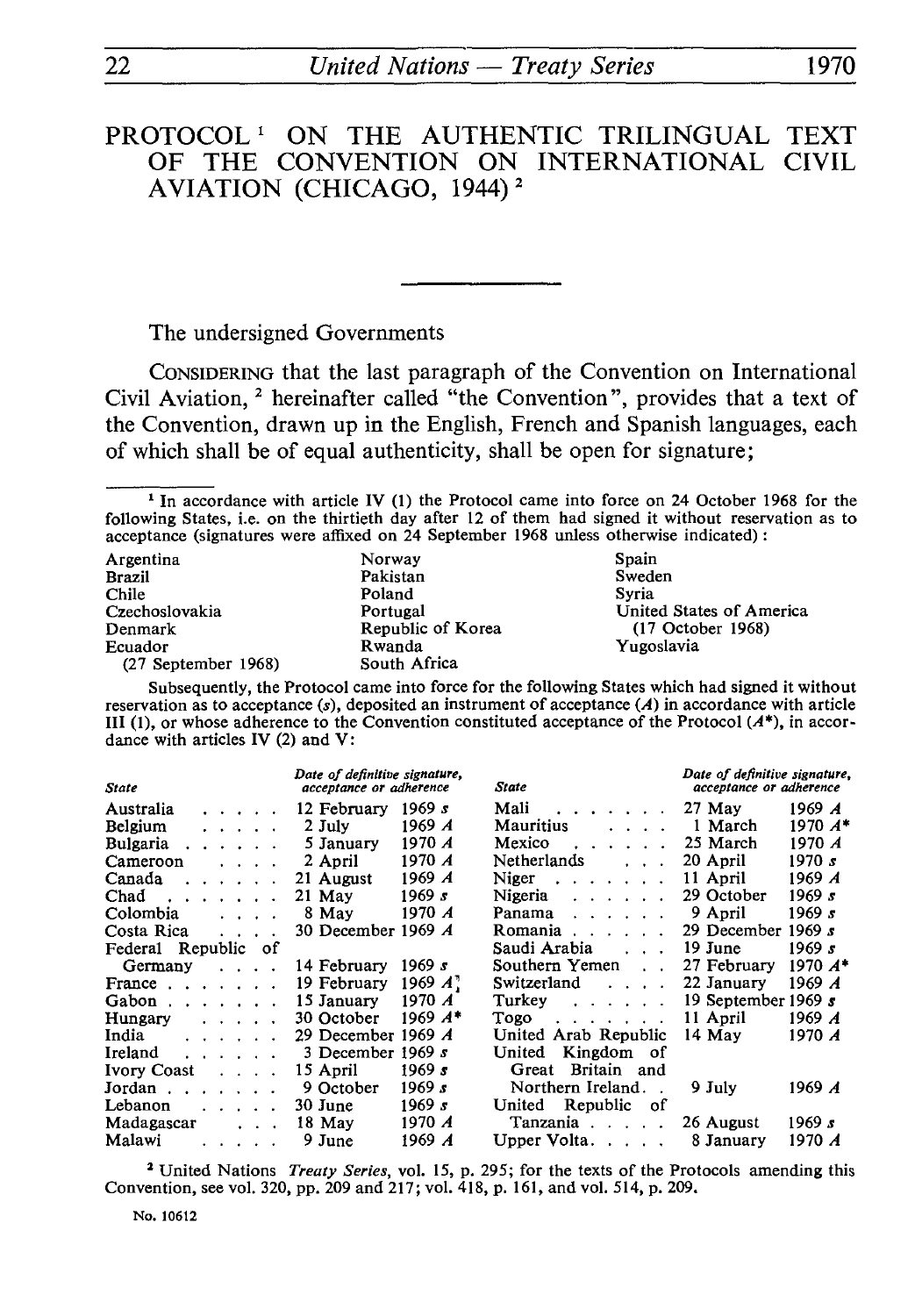CONSIDERING that the Convention was opened for signature, at Chicago, on the seventh day of December, 1944, in a text in the English language;

CONSIDERING, accordingly, that it is appropriate to make the necessary provision for the text to exist in three languages as contemplated in the Con vention;

CONSIDERING that in making such provision, it should be taken into account that there exist amendments to the Convention in the English, French and Spanish languages, and that the text of the Convention in the French and Spanish languages should not incorporate those amendments because, in accordance with Article 94 *(a)* of the Convention, each such amendment can come into force only in respect of any State which has ratified it;

Have agreed as follows:

#### *Article I*

The text of the Convention in the French and Spanish languages annexed to this Protocol, together with the text of the Convention in the English lan guage, constitutes the text equally authentic in the three languages as specifi cally referred to in the last paragraph of the Convention.

#### *Article II*

If a State party to this Protocol has ratified or in the future ratifies any amendment made to the Convention in accordance with Article 94 *(a)* thereof, then the text of such amendment in the English, French and Spanish languages shall be deemed to refer to the text, equally authentic in the three languages, which results from this Protocol.

#### *Article III*

1) The States members of the International Civil Aviation Organization may become parties to this Protocol either by:

- (a) signature without reservation as to acceptance, or
- *(b)* signature with reservation as to acceptance followed by acceptance, or
- (c) acceptance.

2) This Protocol shall remain open for signature at Buenos Aires until the twenty-seventh day of September 1968 and thereafter at Washington, D.C.

**No. 10612**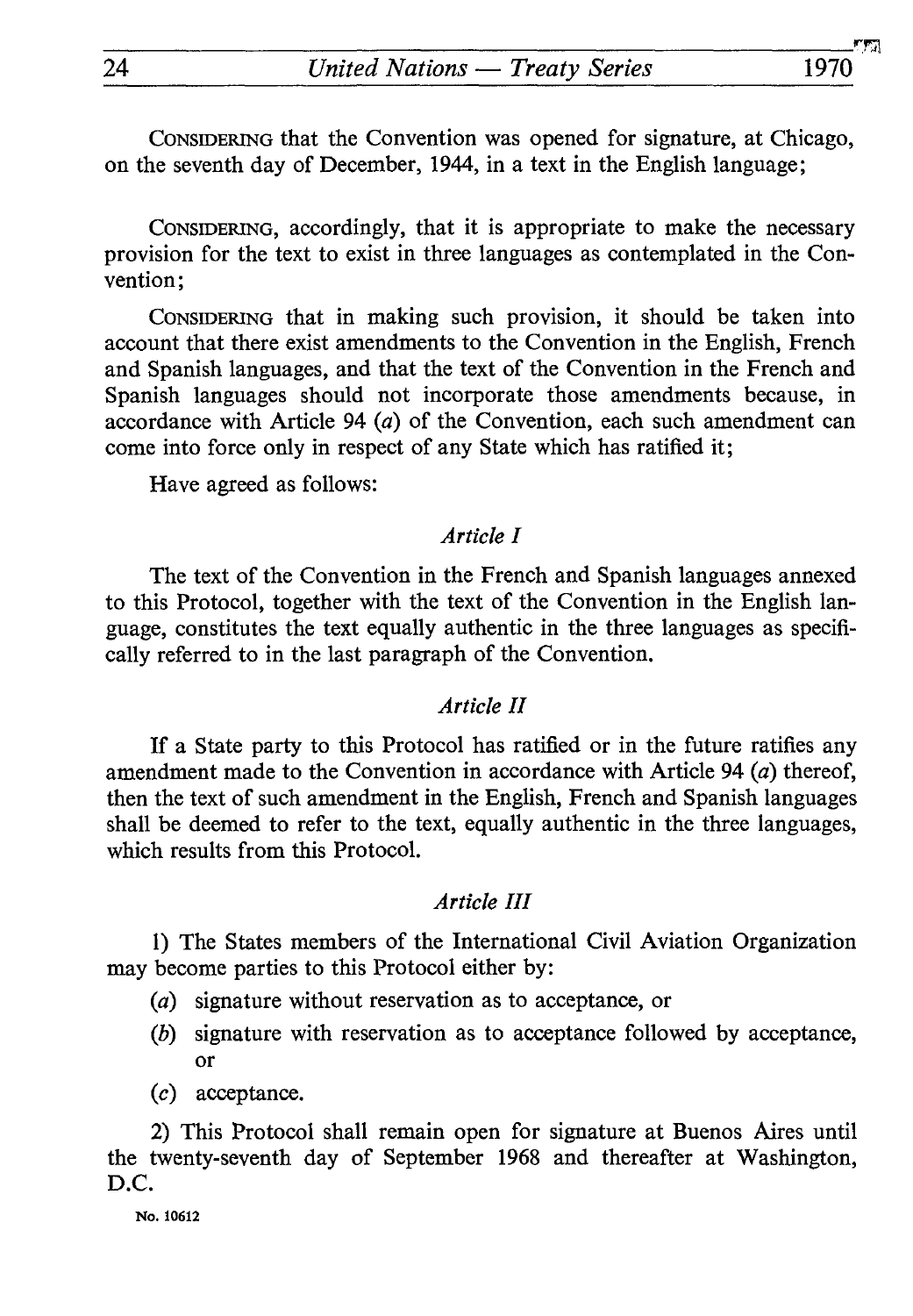3) Acceptance shall be effected by the deposit of an instrument of accept ance with the Government of the United States of America.

4) Adherence to or ratification or approval of this Protocol shall be deemed to be acceptance thereof.

#### *Article IV*

1) This Protocol shall come into force on the thirtieth day after twelve States shall, in accordance with the provisions of Article III, have signed it without reservation as to acceptance or accepted it.

2) As regards any State which shall subsequently become a party to this Protocol, in accordance with Article III, the Protocol shall come into force on the date of its signature without reservation as to acceptance or of its ac ceptance.

#### *Article V*

Any future adherence of a State to the Convention shall be deemed to be acceptance of this Protocol.

#### *Article VI*

As soon as this Protocol comes into force, it shall be registered with the United Nations and with the International Civil Aviation Organization by the Government of the United States of America.

#### *Article VII*

1) This Protocol shall remain in force so long as the Convention is in force.

2) This Protocol shall cease to be in force for a State only when that State ceases to be a party to the Convention.

#### *Article VIII*

The Government of the United States of America shall give notice to all States members of the International Civil Aviation Organization and to the Organization itself:

- *(a)* of any signature of this Protocol and the date thereof, with an indication whether the signature is with or without reservation as to acceptance;
- *(b)* of the deposit of any instrument of acceptance and the date thereof; No. 10612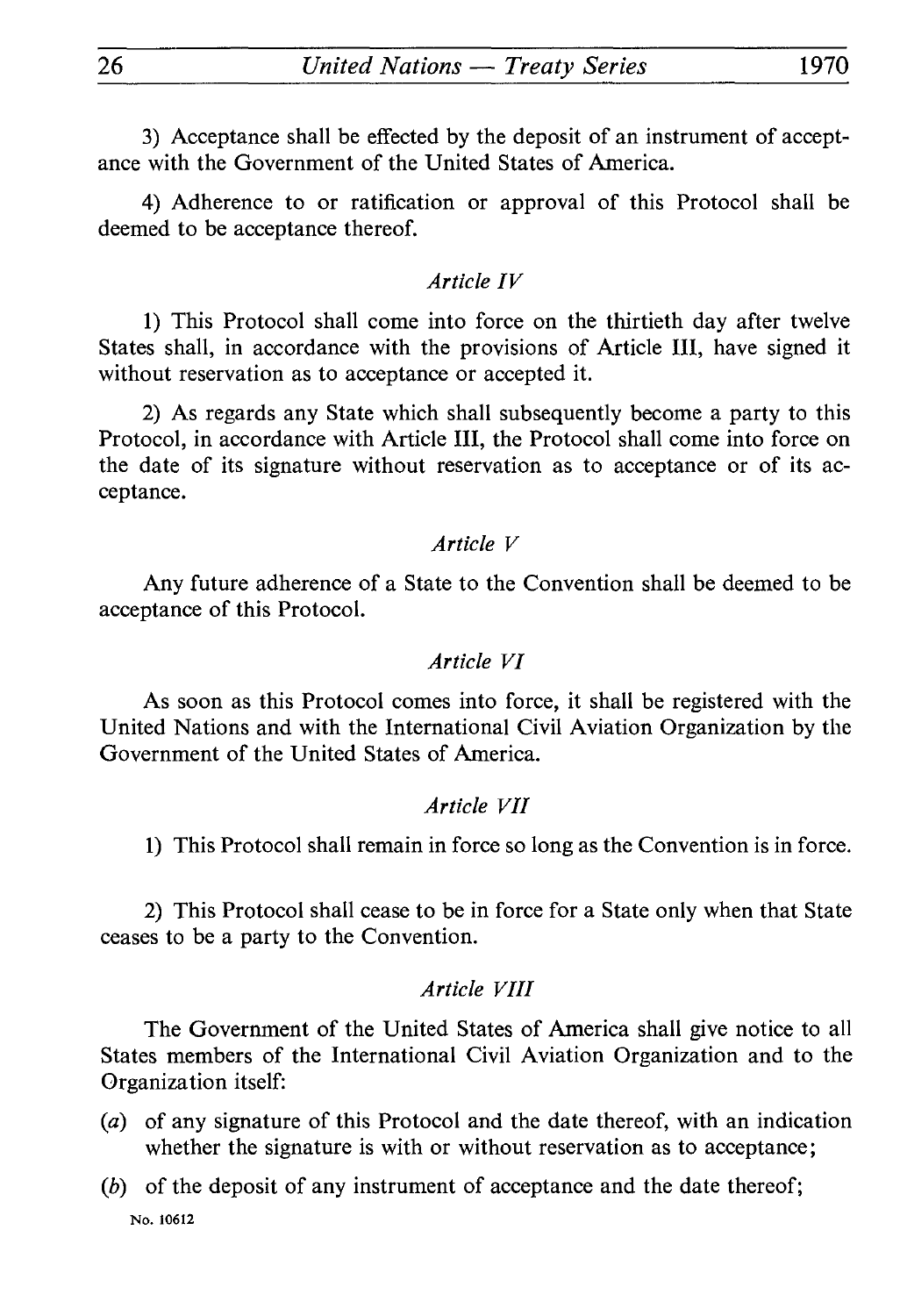(c) of the date on which this Protocol comes into force in accordance with the provisions of Article IV, paragraph 1).

## *Article IX*

This Protocol, drawn up in the English, French and Spanish languages, each text being equally authentic, shall be deposited in the archives of the Government of the United States of America, which shall transmit duly certi fied copies thereof to the Government of the States members of the Inter national Civil Aviation Organization.

IN WITNESS WHEREOF, the undersigned Plenipotentiaries, duly authorized, have signed this Protocol.

DONE at Buenos Aires this twenty-fourth day of September, one thousand nine hundred and sixty-eight.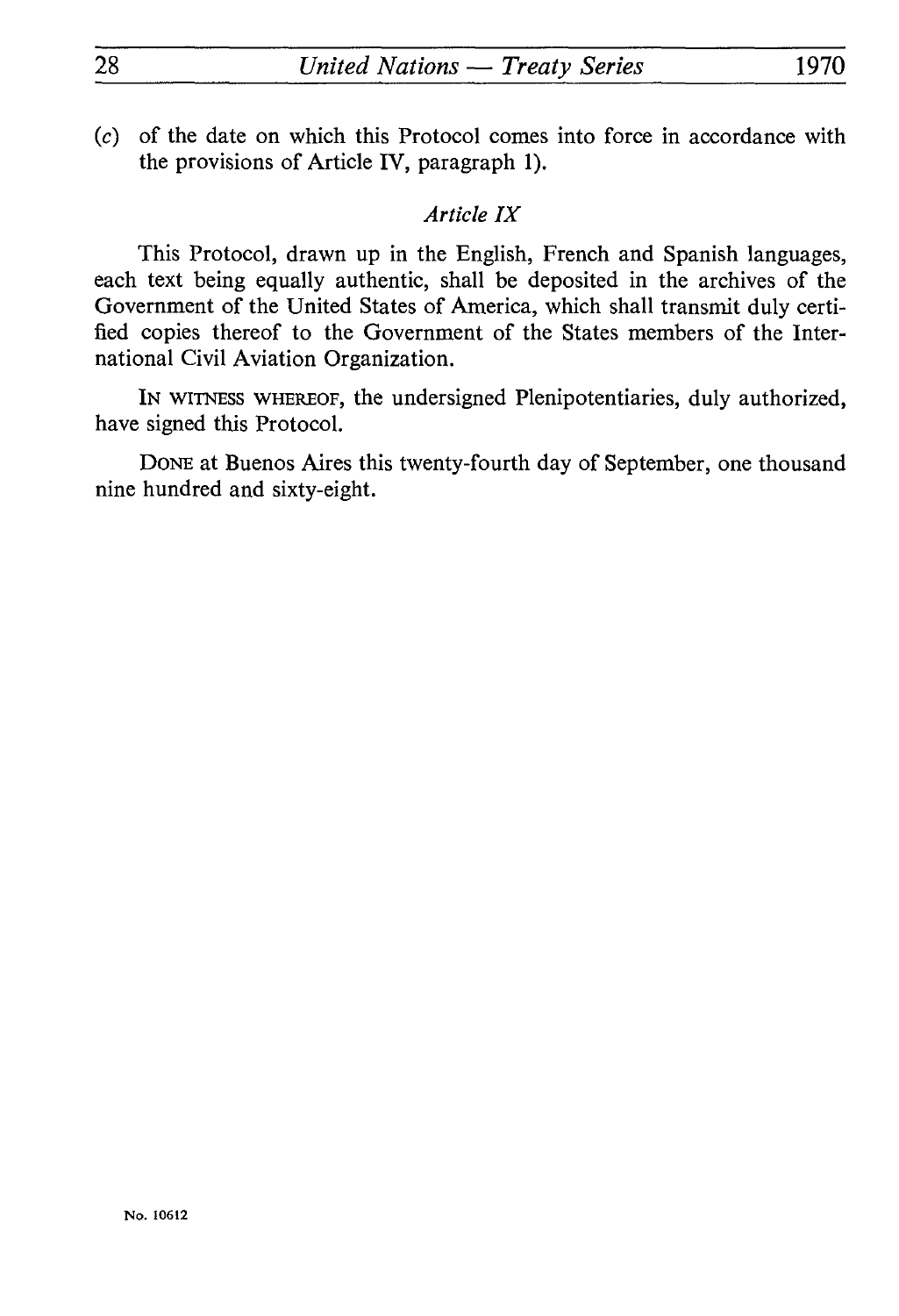Afganistân: Afghanistan: Afghanistan:

Alemania, Repûblica Federal de: Germany, Federal Republic of: Allemagne, République fédérale d':

Alto Volta: Upper Volta:

Arabia Saudita: Saudi Arabia: Arabie Saoudite:

Argelia: Algeria: Algérie:

Argentina: Argentina: Argentine: *[Illegible — Illisible] 2*

Australia: Australia: Australie:

Austria: Austria: Autriche:

Barbados: Barbados : Barbade:

**a F. Molina Salas.**

*as to acceptance as to acceptance Firmado sin réserva de aceptaciôn Firmado bajo réserva de aceptaciân*

Haute-Volta: *<i>Illegible — Illisible*<sup>1</sup>

**<sup>1</sup> D.V. Ouedraogo.**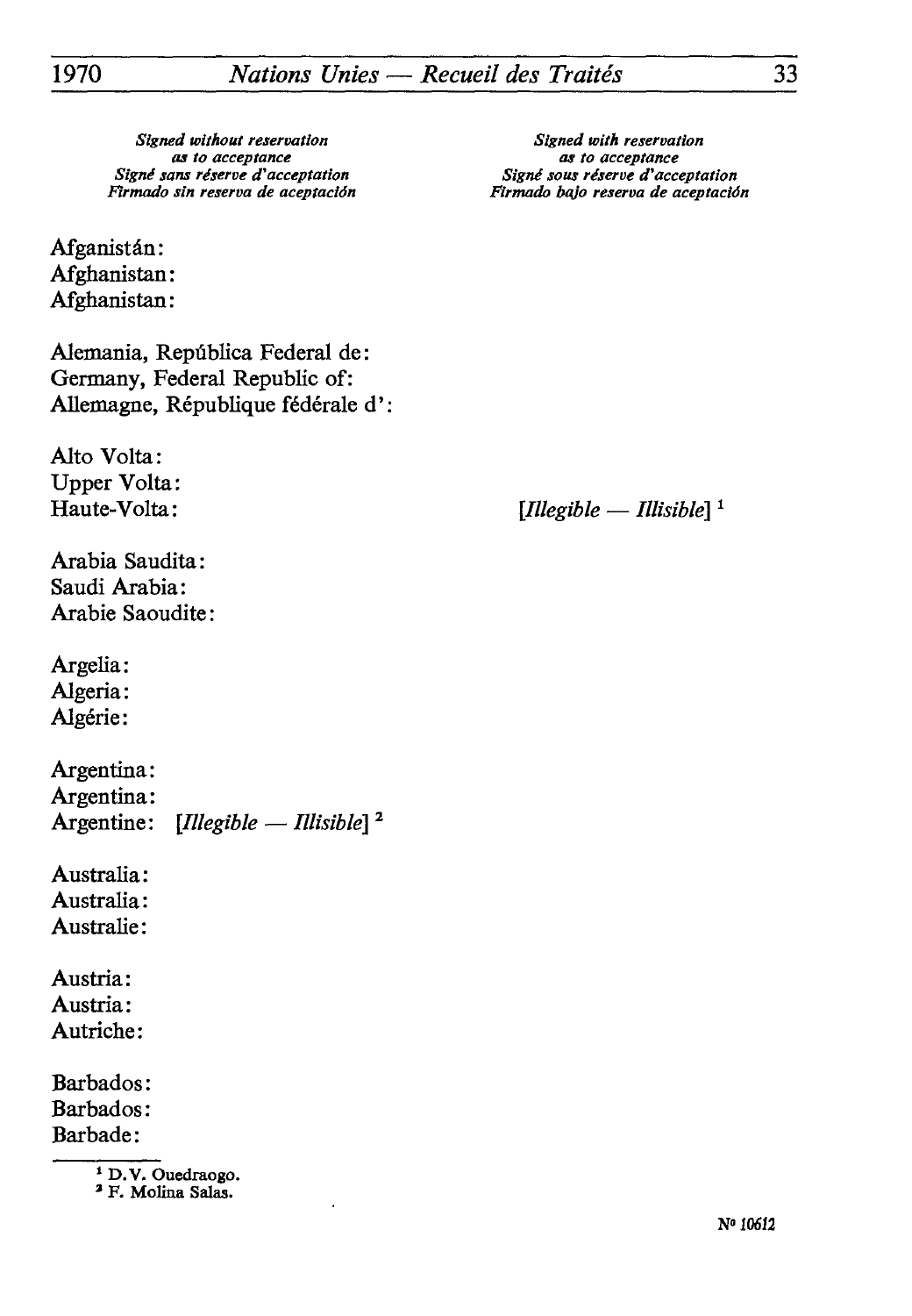Bélgica:

Birmanie: Burma: Birmanie:

Bolivia: Bolivia: Bolivie :

Brasil: Brazil: Brésil : *[Illegible — Illisible} <sup>3</sup>*

Bulgaria: Bulgaria: Bulgarie:

Burundi: Burundi: Burundi:

Camboya:

Camerún: Cameroon:

- 1 J.C. Salmon.
- *1 J.* Cuvelier.
- <sup>3</sup> A.H. da Graça.
- 4 Tat Narac.
- 5 G. Njamkepo.

**No. 10612**

*as to acceptance*<br> *as to acceptance*<br> *as the acceptation*<br> *as to acceptation*<br> *as to acceptation Firmado sin réserva de aceptaciôn Firmado bajo réserva de aceptaciôn*

Belgium: *Illegible — Illisible* 1 Belgique: *Illegible — Illisible* <sup>2</sup>

Cambodia: *[Illegible — Illisible]* 4 Cambodge: 25 Septembre 1968

Cameroun: *[Illegible — Illisible] <sup>s</sup>*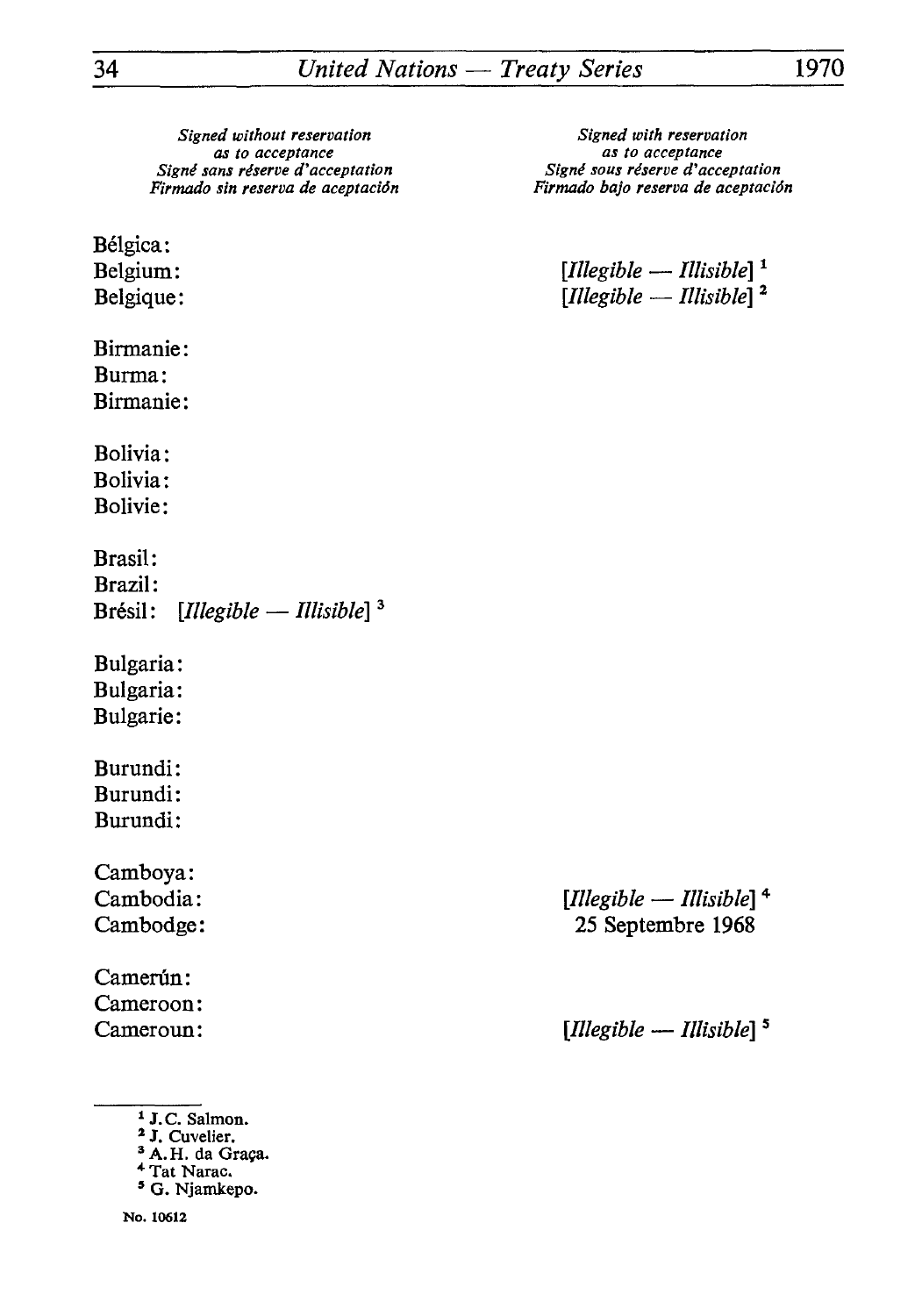Canadá: Canada:

Ceilân: Ceylon: Ceylan:

Colombia: Colombia:

Congo (Brazzaville): Congo (Brazzaville): Congo (Brazzaville): F. X. OLLASSA

*as to acceptance*<br> *as to acceptance*<br> *ans reserve d'acceptation*<br> *Signe sous reserve d'acceptation Flrmado sin réserva de aceptaciôn firmado bajo réserva de aceptaciàn*

Canada: *[Illegible — Illisible] l*

Colombie : *[Illegible — Illisible} 2*

Congo, Repûblica Democràtica del: Congo, Democratic Republic of: Congo, République démocratique du:

Corea, Repûblica de : Korea, Republic of: Corée, République de : *[Illegible — Illisible] 3*

Costa de Marfil: Ivory Coast: Côte d'Ivoire:

Costa Rica: Costa Rica:

Costa Rica : *[Illegible* — *Illisible] \**

<sup>&</sup>lt;sup>1</sup> R. Azzie.

<sup>»</sup> R. Van Meerbecke.

**<sup>\*</sup>D.S. Kim.**

<sup>\*</sup> A. Monge Umafia.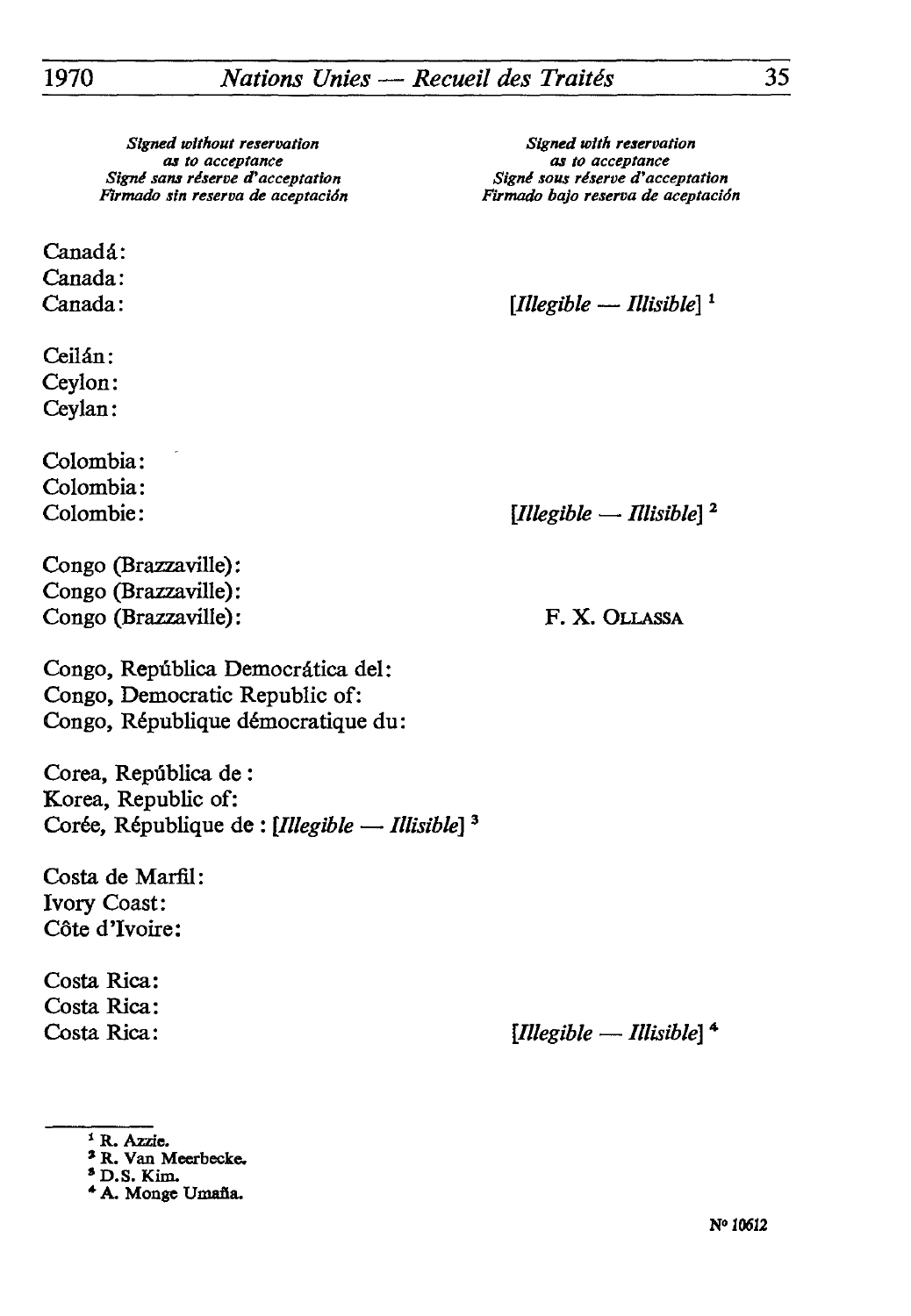Cuba: Cuba:

Chad: Chad: Tchad:

Checoslovaquia, República Socialista de: Czechoslovakia, Socialist Republic of: Tchécoslovaquie, République socialiste de :

*[Illegible* — *Illisible]* <sup>2</sup>

Chile: Chile: Chili : *[Illegible* — *Illisible} 3*

China, Repûblica de : China, Republic of: China, République de: *[Illegible — Illisible]* 4

Chipre: Cyprus: Chypre:

Dahomey: Dahomey: Dahomey:

Dinamarca: Denmark: Danemark: *[Illegible — Illisible] <sup>5</sup>*

- 1 R. del Pino Diaz. *2 Z.* Gertler.
- <sup>3</sup> E.H. Prieto Ravest.
- \* Shen Yi.
- 5 B.W. Paulson.

as to acceptance<br> *as to acceptance*<br> *Signé sous réserve d'acceptation*<br> *Signé sous réserve d'acceptation Firtnado sin réserva de aceptaciôn Firmado bajo réserva de aceptaciôn*

Cuba : *[Illegible — Illisible}* <sup>1</sup>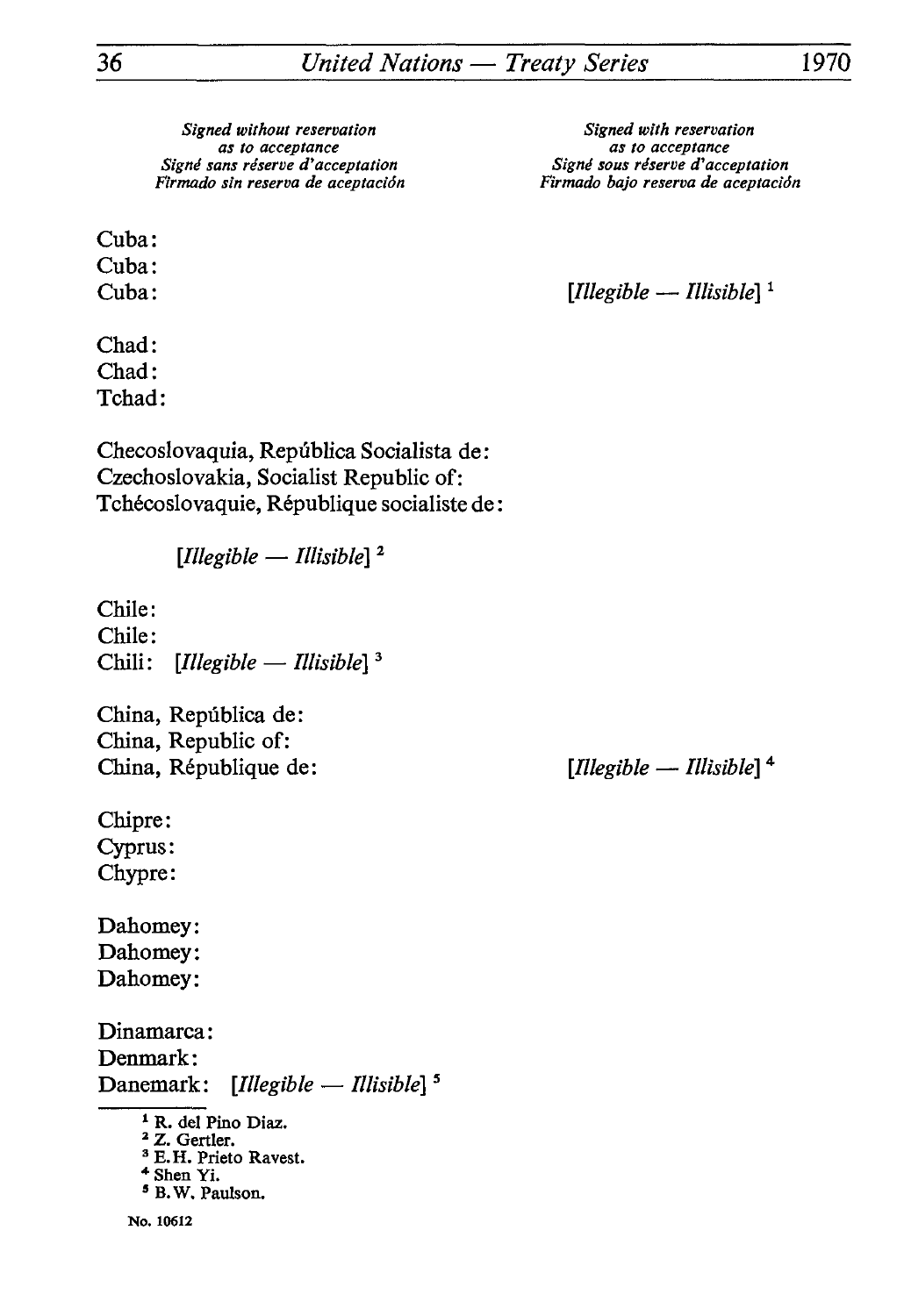*Signed without reservation Signed with reservation Firmado sin réserva de aceptaciôn Firmado bajo réserva de aceptaciân*

*as to acceptance*<br>*ans réserve d'acceptation*<br>*Signé sous réserve d'acceptation Signé sans réserve d'acceptation Signé sous réserve d'acceptation*

Ecuador:<br>Ecuador:

 $[Illegible-Illisible]$ <sup>1</sup> Equateur: 27 de Septiembre, 1968 2

El Salvador: El Salvador: El Salvador:

España: Spain: Espagne: *[Illegible — Illisible}* <sup>3</sup>

Estados Unidos de America: United States of America: États-Unis d'Amérique:

> *[Illegible* — *Illisible}* 4 October 17, 1968

Etiopïa: Ethiopia: Ethiopie:

Filipinas: Philippines: Philippines: *[Illegible — Illisible] <sup>s</sup>*

Finlandia: Finland: Finlande:

Francia: France:

France : *[Illegible — Illisible} 6*

- 3 27 September 1968 27 septembre 1968.
- <sup>3</sup> J.M. Alfaro.

<sup>\*</sup> E. Arosemena Gomez.

<sup>\*</sup> James van R. Springer.

<sup>&</sup>lt;sup>5</sup> T.G. de Castro.

<sup>\*</sup> J. de La Chevardière de La Grandville.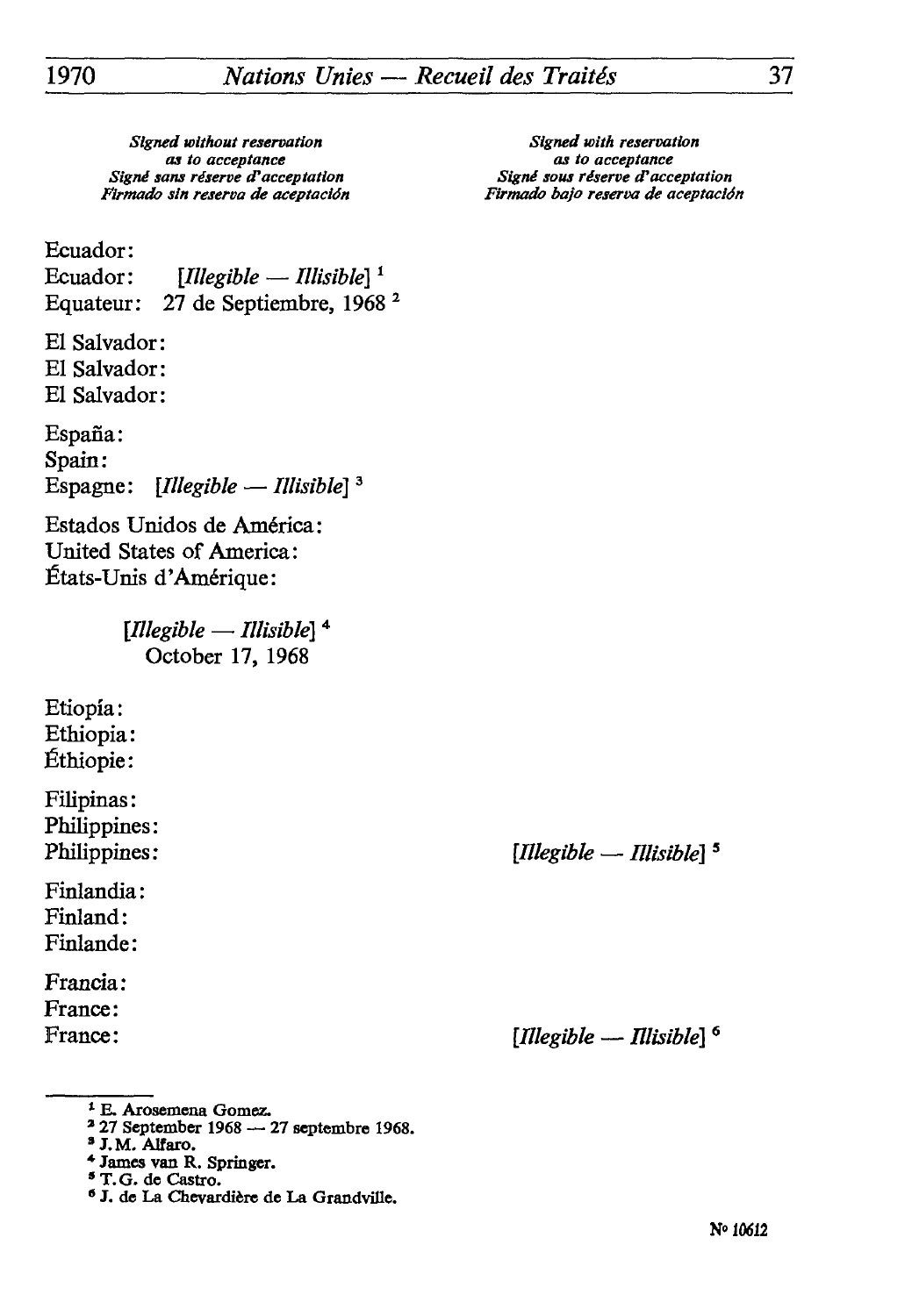Gabón: Gabon:

Gabon:

Ghana: Ghana:

Ghana:

Grecia: Greece: Grèce:

Guatemala: Guatemala:

Guatemala: *<i>Illegible — Illisible*  $\frac{1}{2}$ 

Guinea: Guinea: Guinée:

Guyana: Guyana: Guyane:

Haiti: Haiti: Haïti:

Honduras: Honduras: Honduras:

*Signed with reservation as to acceptance Signé sous réserve d'acceptation Firmado bajo réserva de aceptaciôn*

**<sup>1</sup> L. Vasquez** Canett.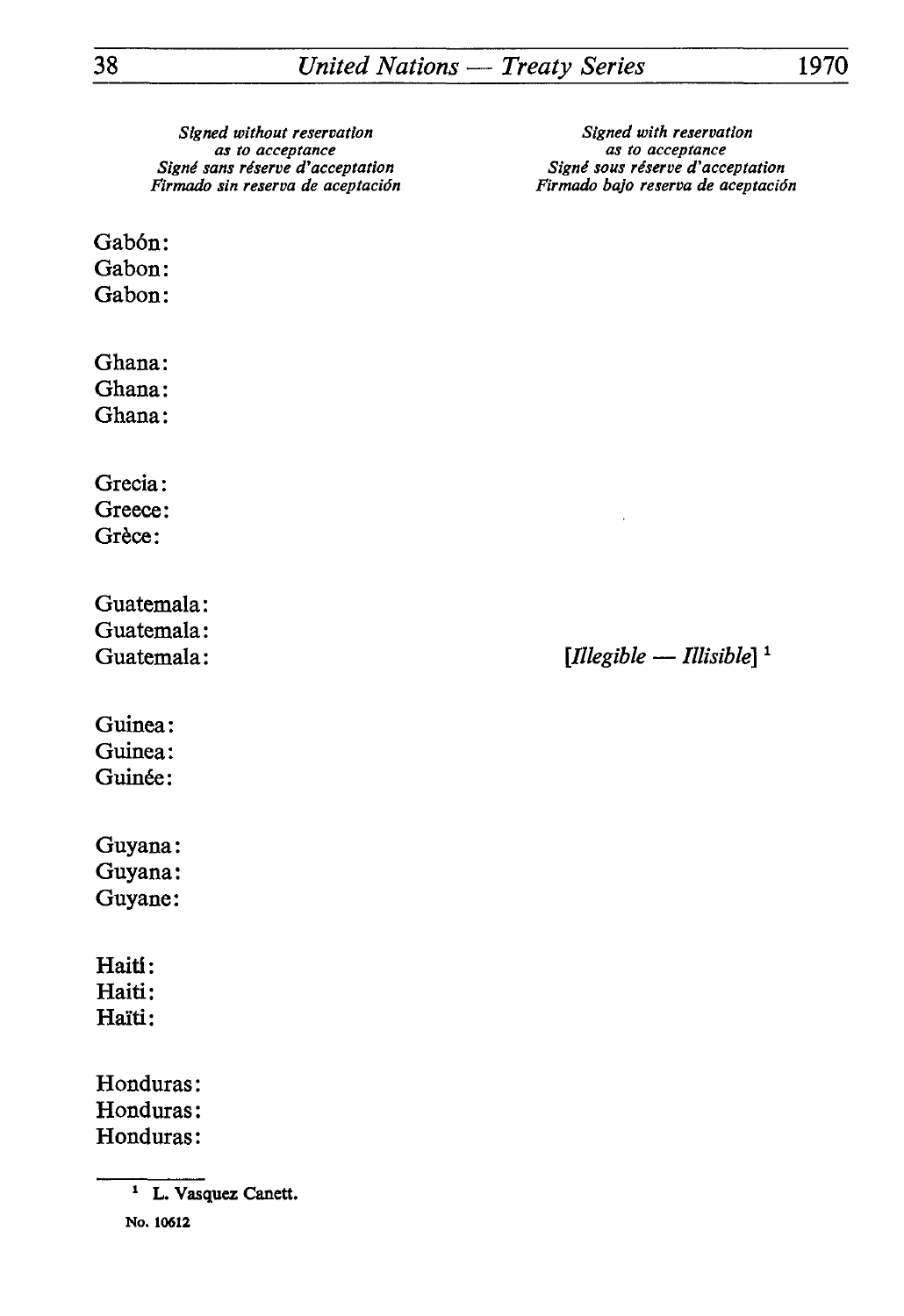India: India:

Inde:

*as to acceptance as to acceptance fîrmado sin réserva de aceptacion Firmado bajo réserva de aceptacion*

## B. S. GrowANi

Indonesia: Indonesia: Indonésie:

Irak:

Iraq:

Irak:

Irán:

Iran:

Iran:

Irlanda:

Ireland:

Irlande:

Islandia: Iceland:

Islande:

Israël:

Israël:

Israël:

Italia: Italy:

Italie: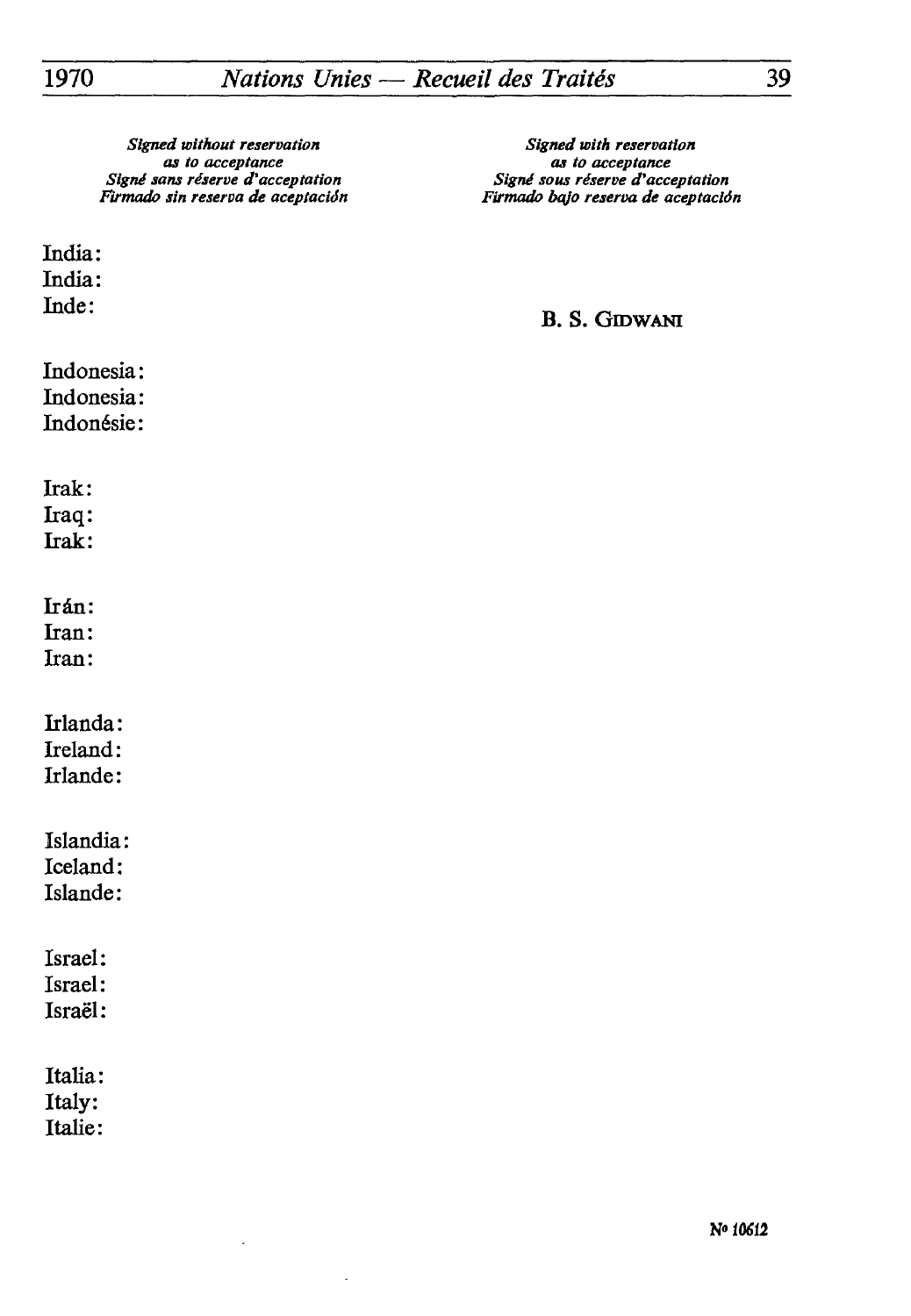*Signed without reservation*<br>as to acceptance<br>as to acceptance<br>as to acceptance *Signé sans réserve d'acceptation Signé sous réserve d'acceptation*

*as to acceptance*<br>*as to acceptance are as to acceptation*<br>*Signé sous réserve d'acceptation Firmado sin réserva de aceptaciôn Firmado bajo réserva de aceptaciân*

Jamaica: Jamaica: Jamaïque:

Japón: Japan: Japon: Jordania: Jordan: Jordanie: Kenia: Kenya: Kenya: Kuwait: Kuwait: Koweït: Laos: Laos: Laos: Libano: Lebanon: Liban: Liberia: Liberia: Libéria: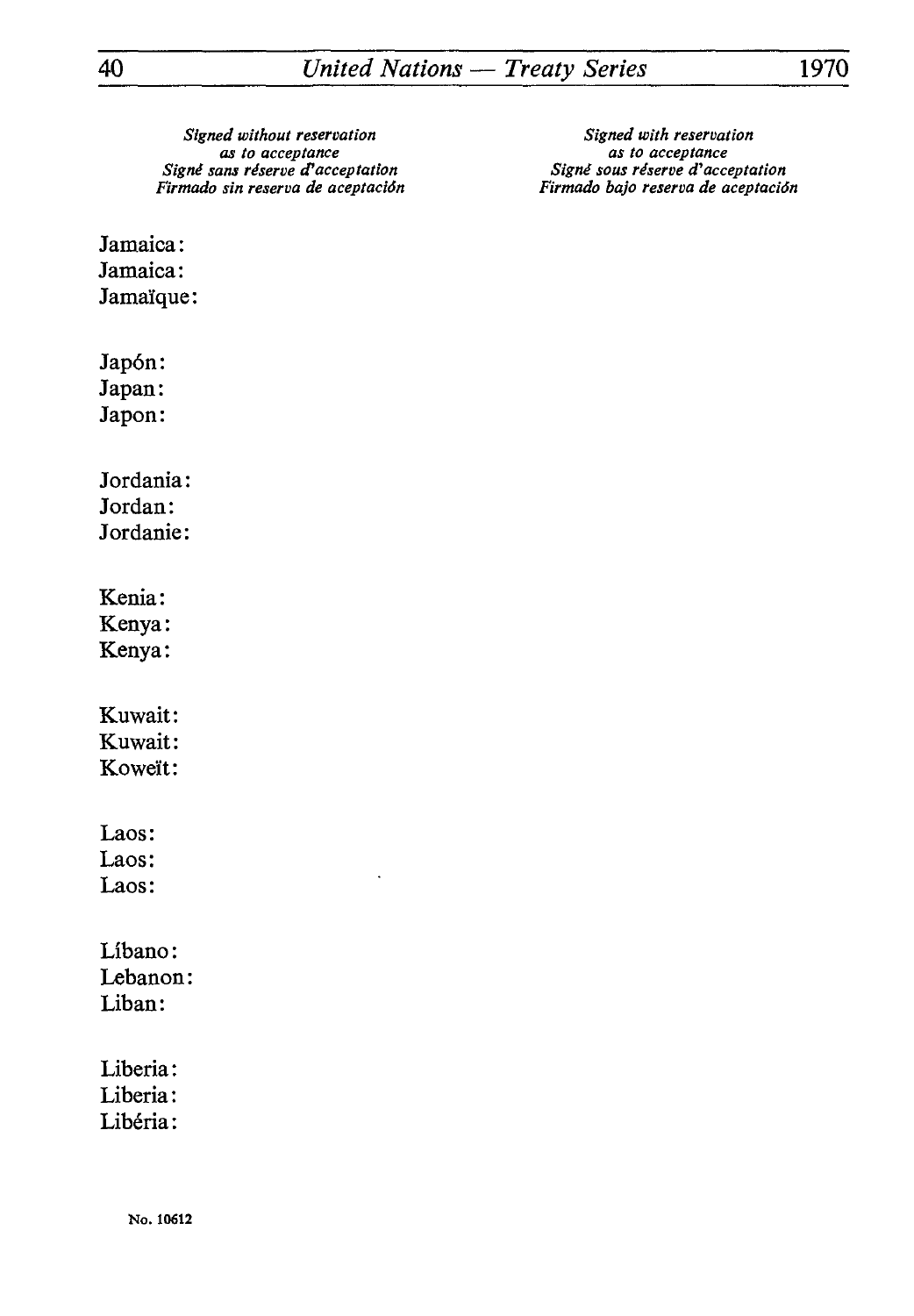*Signé sans réserve d'acceptation Signé sous réserve d'acceptation*

*Signed without reservation*<br>as to acceptance<br>as to acceptance<br>as to acceptance *as to acceptance*<br>*Signé sous réserve d'acceptation Firmado sin réserva de aceptaciôn Ftrmado bajo réserva de aceptaciân*

Libia: Libya: Libye:

Luxemburgo: Luxembourg: Luxembourg:

Malasia: Malaysia: Malaisie:

Malawi: Malawi: Malawi:

Mali: Mali:<br>Mali:

Moussa MaïGA

Malta: Malta: Malte:

Marruecos: Morocco: Maroc:

Mauritania: Mauritania: Mauritanie: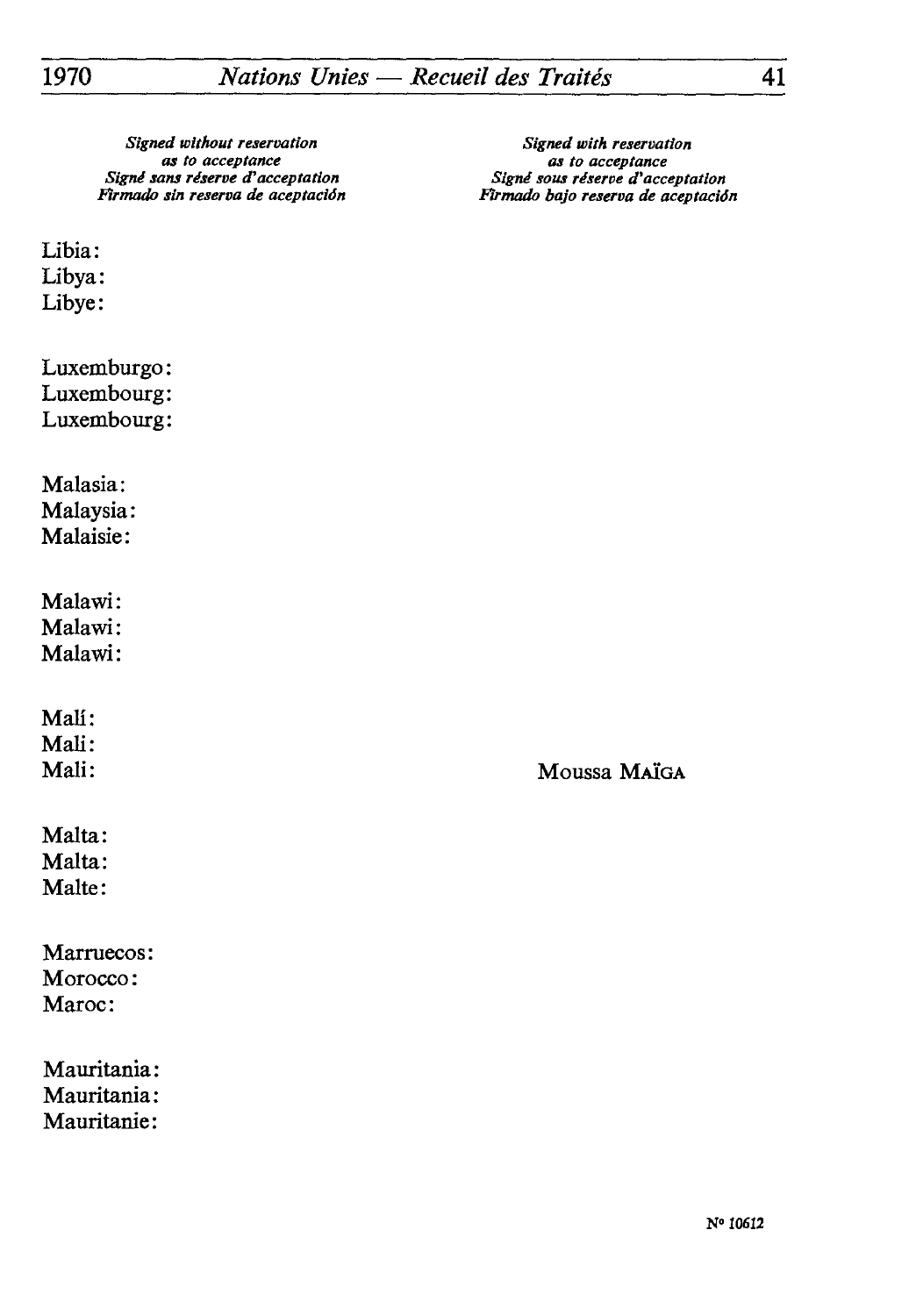México: Mexico:

Nepal: Nepal:

Népal:

Nicaragua: Nicaragua: Nicaragua:

Niger: Niger: Niger:

Nigeria: Nigeria: Nigéria:

Noruega: Norway: Norvège: *[Illegible* — *Illisible] '*

Nueva Zelandia: New Zealand: Nouvelle-Zélande :

Paises Bajos, Reino de los: Netherlands, Kingdom of the: Pays-Bas, Royaume des:

> 1 F. Gonzâles de la Vega. *2* S. Holsten.

Mexique: *[Illegible — Illisible] l*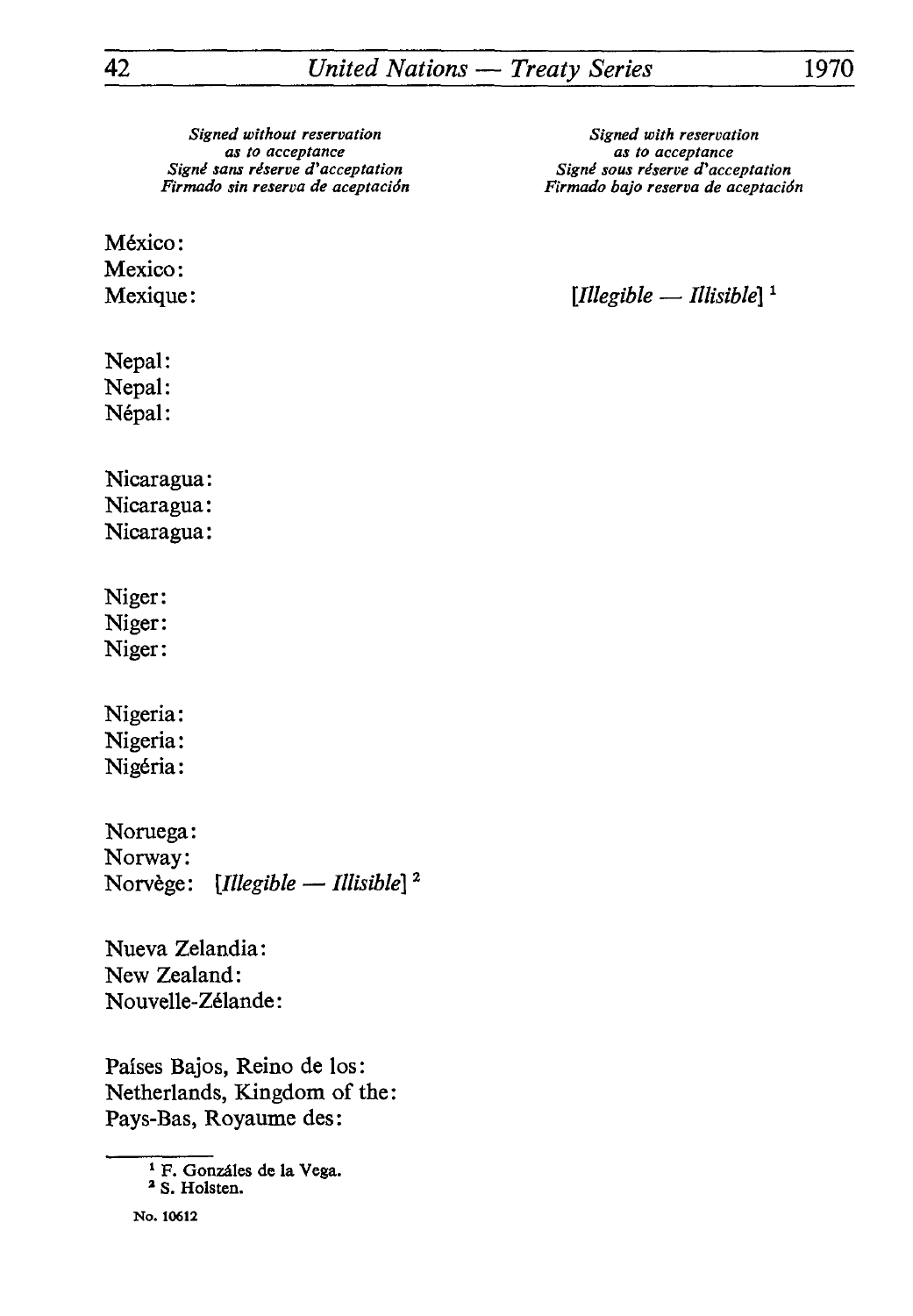Panamá: Panama: Panama :

Paquistân : Pakistan : Pakistan: *[Illegible — Illisible} l*

Paraguay: Paraguay:

Perú: Peru:

Polonia : Poland: Pologne : *[Illegible — Illisible}* <sup>4</sup>

Portugal: Portugal : Portugal: *[Illegible — Illisible}*

Reino Unido de Gran Bretaña et Irlanda del Norte: United Kingdom of Great Britain and Northern Ireland : Royaume-Uni de Grande-Bretagne et d'Irlande du Nord:

<sup>1</sup> K. Khan Panni.

2 Dr. A. Mezquita Vera.

3 P. Sala Orosco.

\* P. Bogdanski.

3 M. Coutinho.

6 R. S. S. Dickinson.

*Signed with reservation as to acceptance Signé sous réserve d'acceptation Firmado bajo réserva de aceptaciàn*

Paraguay: *[Illegible* — *Illisible}*

Pérou : *[Illegible — Illisible}*

*[Illegible* — *Illisible}*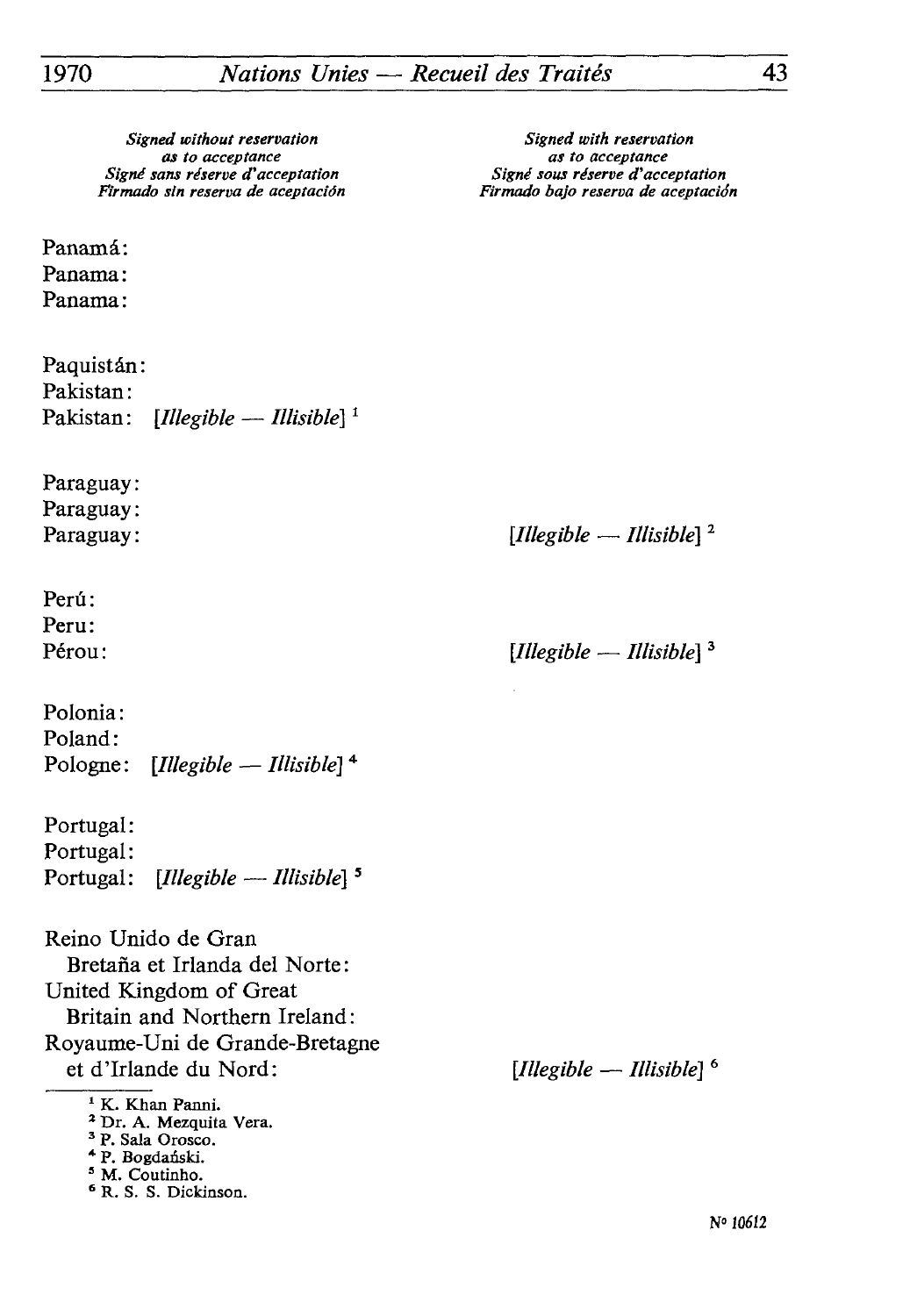*Signed with reservation as to acceptance Signé sous réserve d'acceptation Firmado bajo réserva de aceptaciàn*

Repûblica Arabe Unida : United Arab Republic: République arabe unie:

Repûblica Centroafricana: Central African Republic: République centrafricaine:

Repûblica Dominicana: Dominican Republic: République Dominicaine:

Repûblica Malagasy: Malagasy Republic: République Malagasy:

Rumania : Romania: Roumanie :

Rwanda: Rwanda: Rwanda: *{Illegible — Illisible} <sup>1</sup>*

Senegal: Senegal:

Sénégal: *[Illegible — Illisible]*

**No. 10612**

<sup>&</sup>lt;sup>1</sup> E. Ntalikure. 2 S. N'Diaye.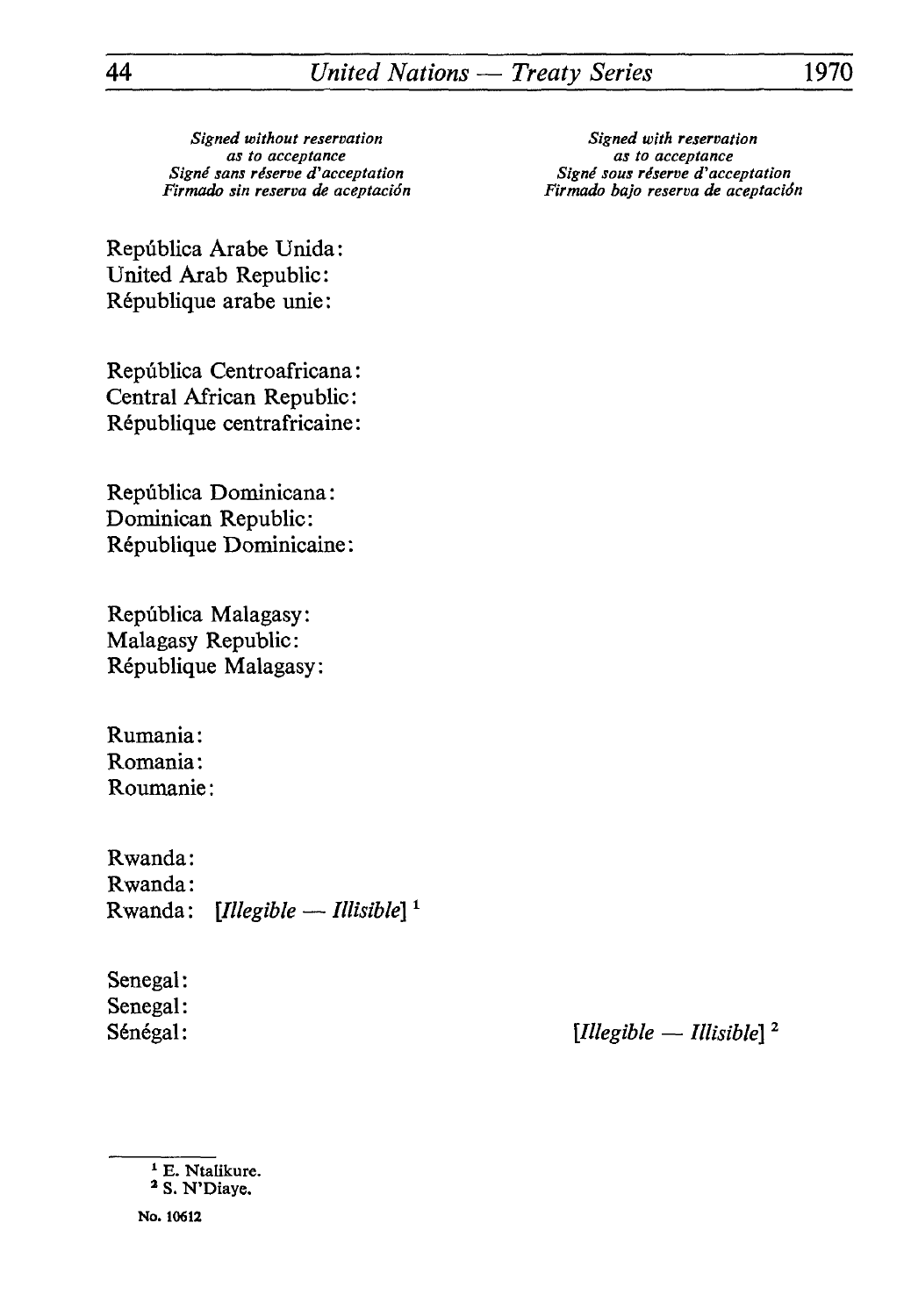*Signed with reservation as to acceptance Signé sous réserve d'acceptation Firmado bajo réserva de aceptaciSn*

Sierra Leone: Sierra Leone: Sierra Leone :

Singapur: Singapore: Singapour:

Siria: Syria: Syrie: *\fllegible* — *Illisible] <sup>1</sup>*

Somalia: Somalia: Somalie:

Sudâfrica: South Africa: Afrique du Sud: *[Illegible — Illisible 2]*

Sudan: Sudan: Soudan:

Suecia : Sweden: Suède : *[Illegible* — *Illisible] <sup>3</sup>*

*<sup>1</sup> J.* Atassi.

<sup>2</sup> Dr. R.A. du Plooy.

<sup>3</sup> H. Winberg.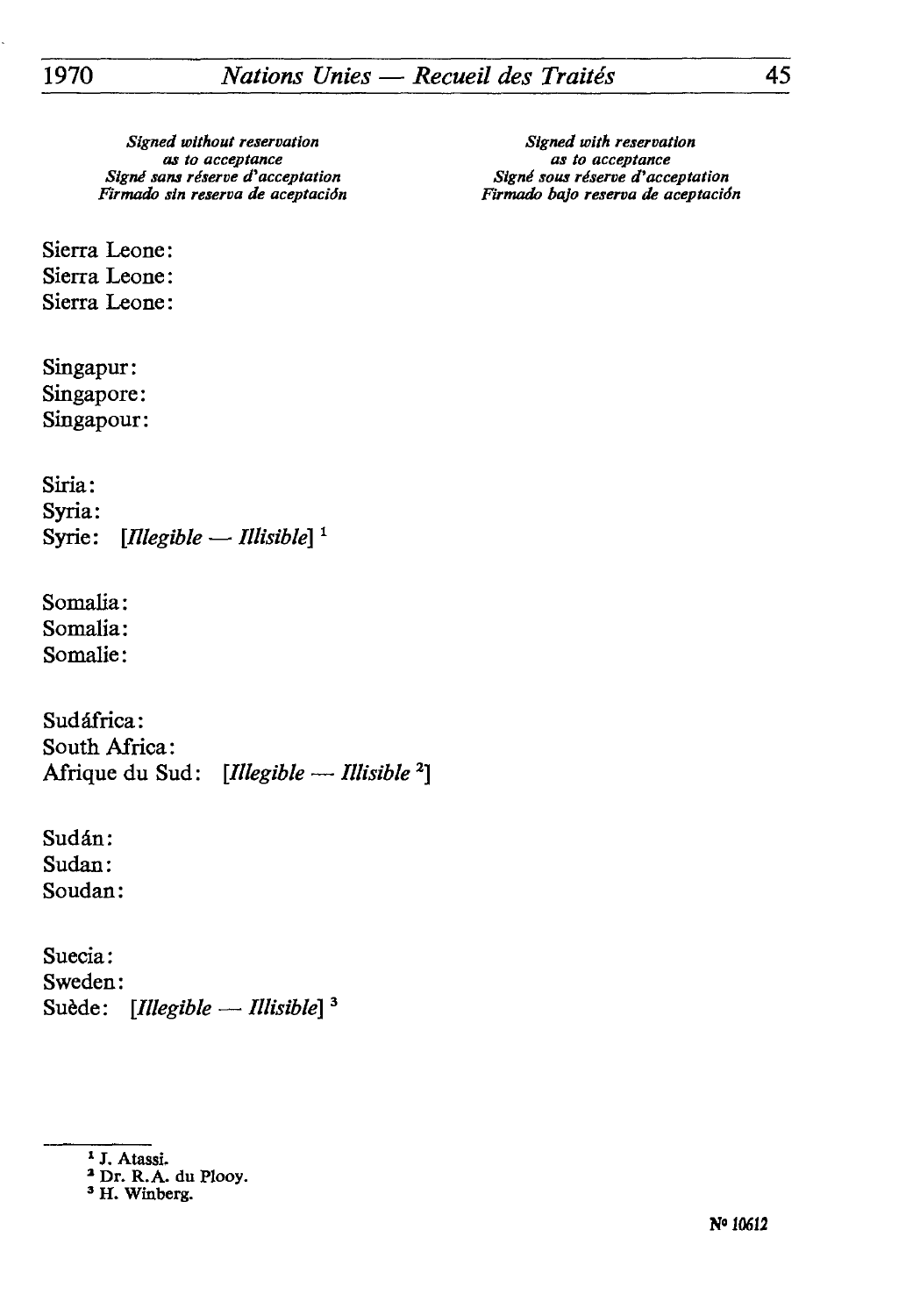Suiza: Switzerland :

Tailandia : Thailand : Thaïlande:

Tanzania, Repûblica Unida de : Tanzania, United Republic of: Tanzanie, République-Unie de:

Togo: Togo:

Trinidad y Tabago : Trinidad and Tobago : Trinité-et-Tobago:

Túnez: Tunisia : Tunisie :

Turquia : Turkey : Turquie:

Uganda: Uganda : Ouganda:

> 1 F. Schaerer. 2 A.E. Plantier.

No. 10612

*Signed with reservation as to acceptance Signé sous réserve d'acceptation Firmado bajo réserva de aceptaciôn*

Suisse: *<i>[Illegible — Illisible*]<sup>1</sup>

Togo: *<i>[Illegible — Illisible***]** <sup>2</sup>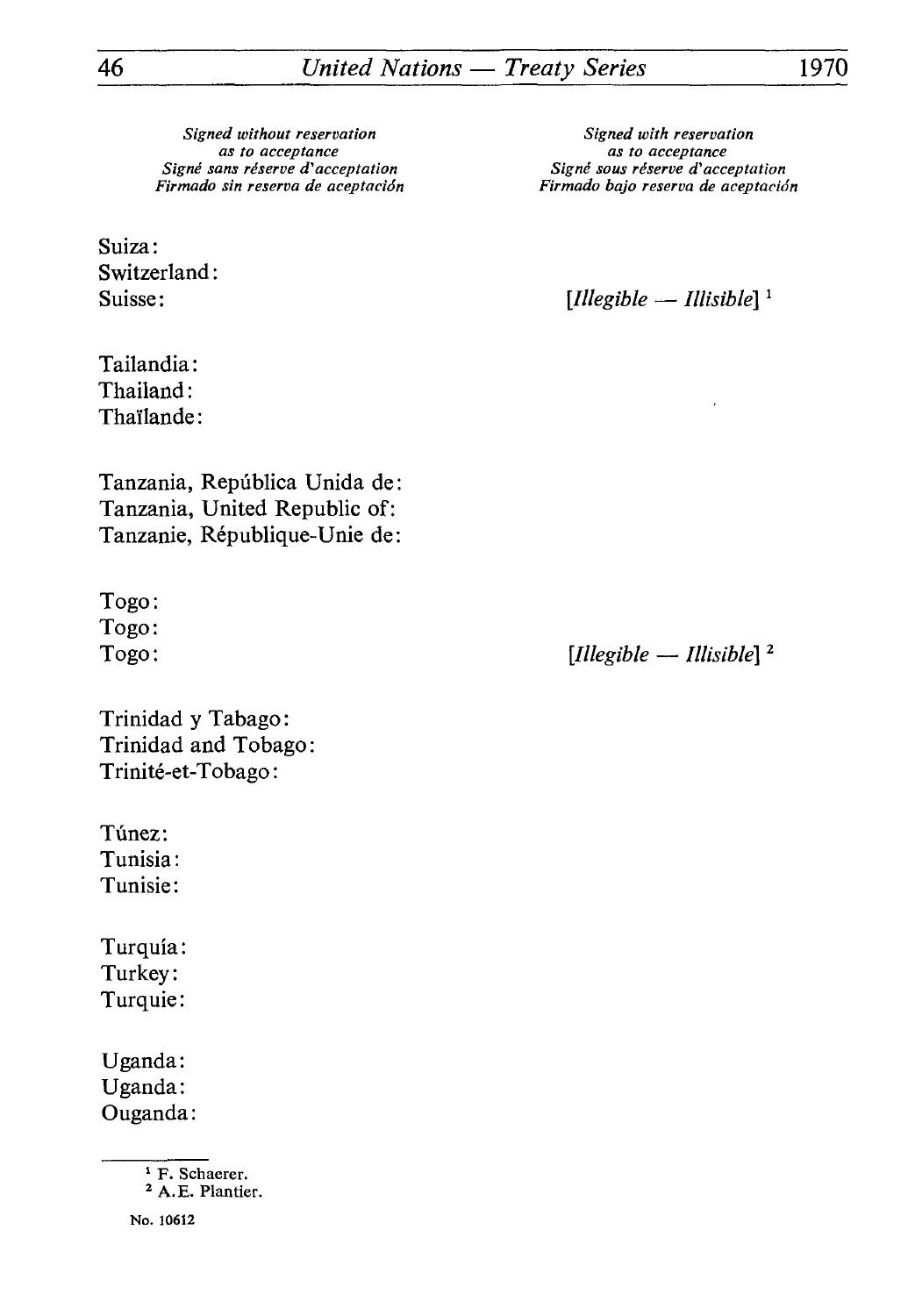*Signed without reservation*<br>as to acceptance<br>as to acceptance<br>as to acceptance *Firmado sin réserva de aceptaciôn Firmado bajo réserva de aceptaciàn*

Uruguay: Uruguay:<br>Uruguay:

Venezuela: Venezuela:<br>Venezuela:

*as to acceptance as to acceptance Signé sans réserve d'acceptation Signé sous réserve d'acceptation*

[*Illegible — Illisible*]<sup>1</sup>

 $[Illegible-Illisible]^2$ 

Viet-Nam, Repûblica de: Viet-Nam, Republic of: Viet-Nam, République du:

Yemen: Yemen : Yémen:

Yugoslavia : Yugoslavia:<br>Yougoslavie: Yougoslavie: *[Illegible— Illisible] <sup>3</sup>*

Zambia : Zambia: Zambie:

**<sup>1</sup> P. Bosch.**

*<sup>2</sup>* **O. Clavo.**

**<sup>3</sup> B. Jovanovic.**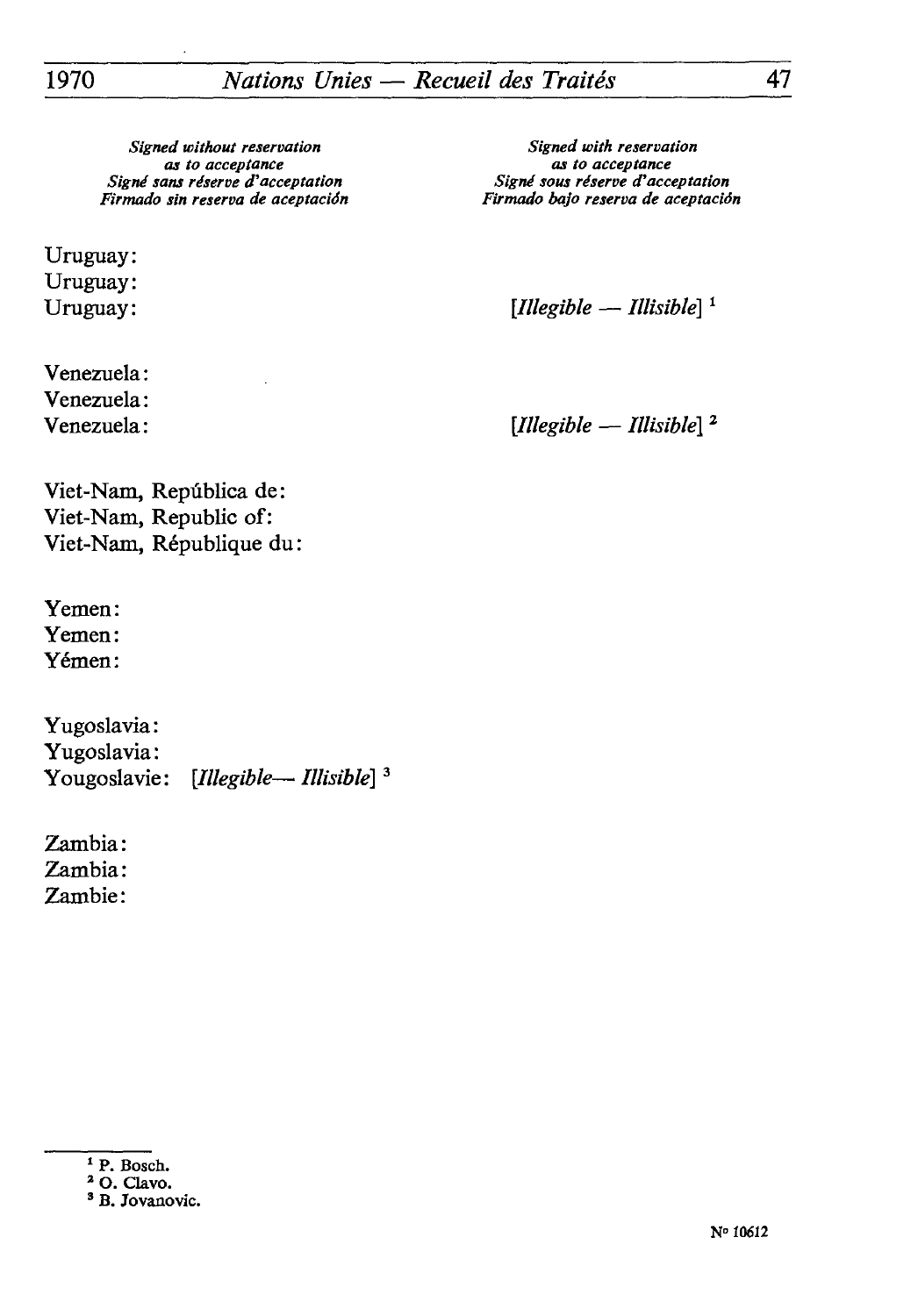## PROCÈS-VERBAL OF RECTIFICATION OF THE TEXT OF THE PRO-TOCOL ON THE AUTHENTIC TRILINGUAL TEXT OF THE CON-**VENTION ON INTERNATIONAL CIVIL AVIATION (CHICAGO, 1944), BUENOS AIRES, SEPTEMBER 24, 1968**

## I certify

(1) That the Government of the United States of America, as depositary for the Protocol on the Authentic Trilingual Text of the Convention on Inter national Civil Aviation (Chicago, 1944), done at Buenos Aires on September 24, 1968, and opened for signature at Washington after September 27, 1968, received from the Secretary General of the International Civil Aviation Organ ization a communication dated December 30, 1968, in which it is stated that he had been advised by the Representative of France on the Council of the Organization that there are three typographical errors in the French text of the Chicago Convention attached to the Protocol;

(2) That the Government of the United States of America, by a note dated January 30, 1969, notified the Governments of the States members of the International Civil Aviation Organization concerning the said errors and the proposed corrections and proposed that if, within sixty days from the date of such notification, "no objection has been received from any of the Govern ments concerned, a procès-verbal of rectification of the text of the Protocol will be executed and copies thereof will be transmitted to the Governments concerned";

(3) That no objection has been received from any of the Governments concerned with respect to the proposal for a procès-verbal of rectification ;

(4) That, accordingly, the French text of the Convention annexed to the said Protocol shall be deemed to be corrected in the following manner:

Article 27, subparagraph *a),* [fourth line]—the word *"retention"*  should read *"rétention",*

Article 31, first line—the words *"la la navigation"* should read "à *la navigation",* and

Article 35, subparagraph *b),* [fifth line]—the word *"internationales"*  should read *"internationale".*